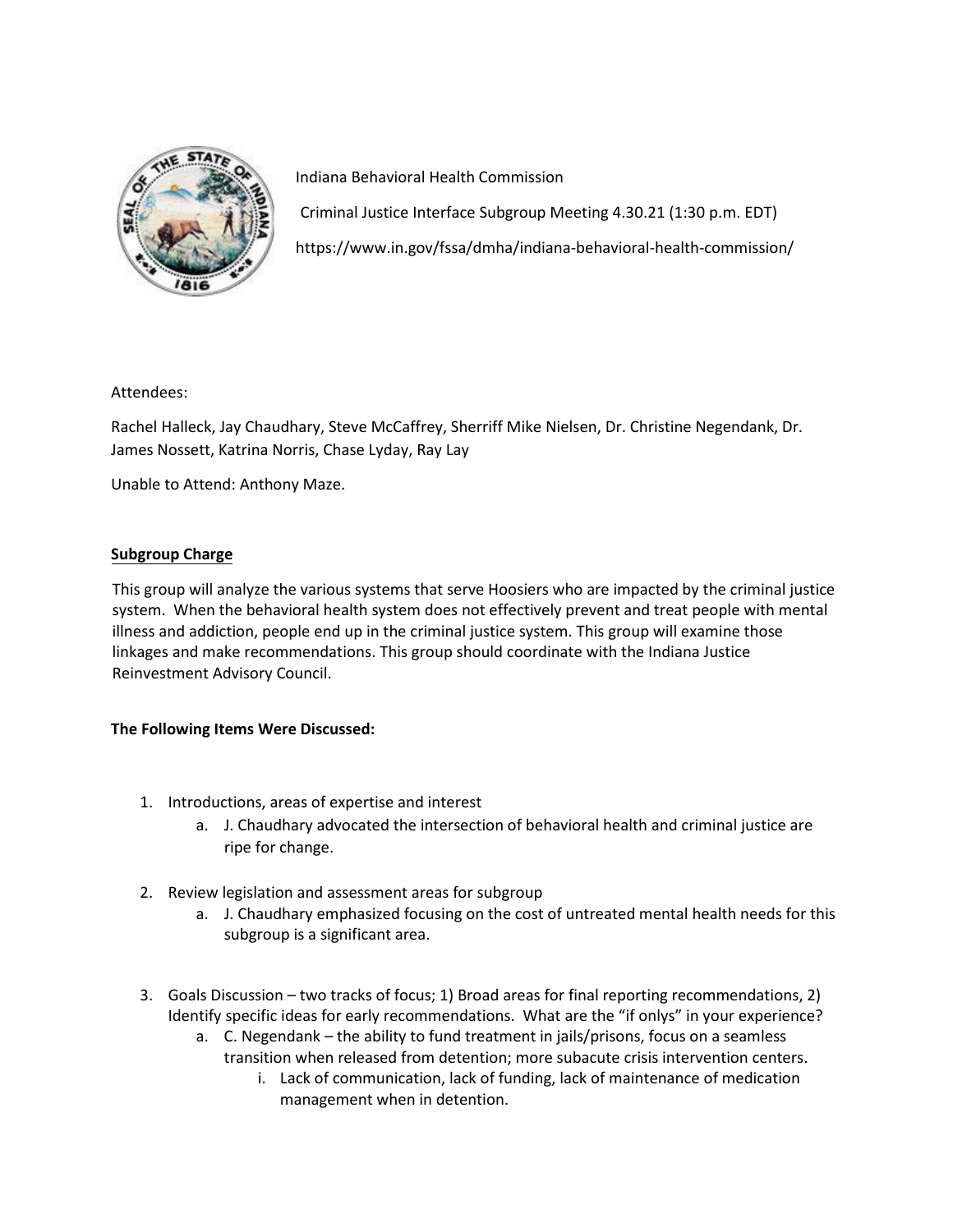- ii. Use of subacute centers to divert individuals from being sent to detention.
- b. M. Nielsen discussed having 100 hours/week of mental health services on site (Boone County), 40 hours dedicated to institutional mental health needs.
	- i. Funding preferred from the State, but had to seek County Council Funding.
		- 1. Funding is key, local funding also needs to be sought.
- c. S. McCaffrey
	- i. Recovery Works funding the state can decide to use this funding while in jails.
		- 1. Historical reliance on Medicaid for funding, which can't be used in jails.
			- 2. Ohio example don't terminate Medicaid while in jail, change policy type for institutional setting, when released, return to communitybased policy.
		- 3. Kentucky seeking 1115 waiver Medicaid reimbursement while incarcerated.
			- a. Advocated for broadening scope of Recovery Works/Medicaid funds.
	- ii. Advocated for treatment for misdemeanors as an approach.
- d. J. Chaudhary **Bucket #1**: improving access to behavioral health treatment while incarcerated.
	- i. K. Norris individuals with IDD and TBI, out of facilities due to additional harm/trauma.
	- ii. R. Lay shared personal experience, what helped and didn't help through journey; now working as a Peer Recovery Support Specialist and how he approaches this work with others on their journey, emphasis on acceptance.
		- 1. Lived experience helps with engagement when going in to jails.
			- **a. J. Chaudhary while engagement in jails has improved, there is a lot more work to do in this area.**
- e. J. Chaudhary Look at Jail Intercept Model, what are areas of focus for Intercept Zero?
	- i. C. Negendank provide best possible care to avoid criminal justice system.
		- 1. Subacute, crisis intervention settings combined with mobile crisis teams
			- a. Challenge funding, grant based now, impermanent; staffing
			- b. Challenge crises by nature 24/7
			- c. Support use of telehealth
		- ii. J. Chaudhary reminder Crisis Subgroup, emphasis on suicide prevention also working on this area.
- f. J. Chaudhary What areas need to be considered for Intercept One?
	- i. M. Nielsen
		- 1. CIT training for all law enforcement is critical.
		- 2. First Responders as Communications Officers to support culture change.
	- ii. J. Chaudhary thoughts on multi-disciplined approach to responding to crisis?
		- 1. M. Nielsen concerns about having an armed police officer present if using other roles outside of law enforcement, want to avoid putting people in harm's way; once scene is cleared, assistance from someone to support would be helpful.
		- 2. J. Nossett daily calls indicated as behavioral in need, rely on law enforcement for ensuring scene is safe to proceed with behavioral health work, focus on de-escalation progress in law enforcement.
			- a. Colorado Springs Community para-medicine/mobile integrated health care – multi-disciplinary mobile unit, grant funded, huge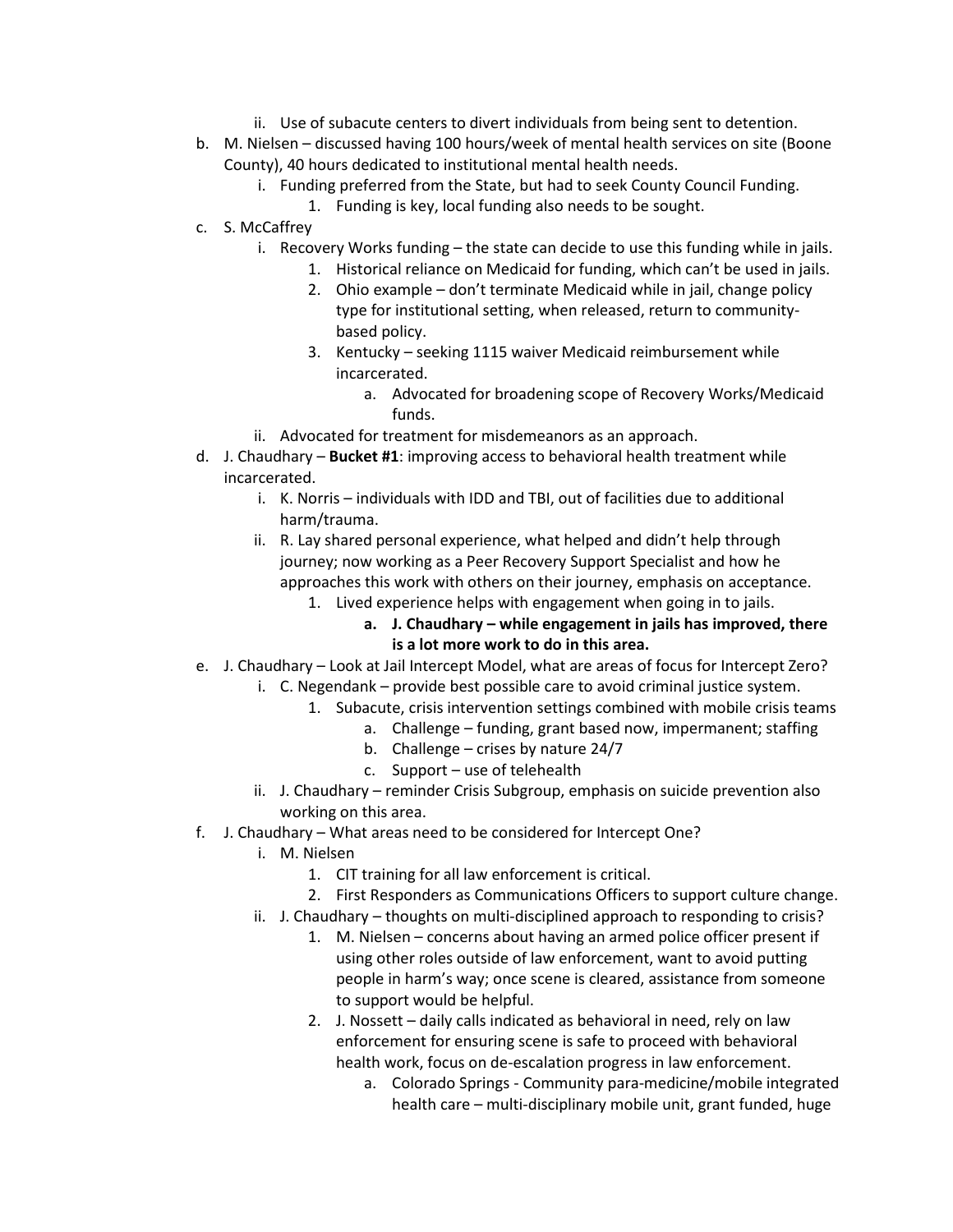impacts at diverting from detention, directing to behavioral health response.

- 3. J. Chaudhary possible pursuit with American Rescue Plan funding; need for radical collaboration = **Bucket #2.** 
	- a. Need for places to take individuals in addition to the response units.
- iii. C. Negendank emphasis on collaboration, need for top-down approach for culture change, mutual respect/collaboration.
	- 1. J. Chaudhary how can we make a recommendation to the state that encourages the culture of collaboration?
		- a. Local JRACs will help
			- i. K. Norris
				- 1. local JRACs (emphasis on rural community needs).
				- 2. Community education, data-driven, emphasis on cost, prevention.
			- ii. J. Chaudhary CIT for Intercept One, **Bucket #3.**
			- iii. R. Lay emphasis on need for collaboration; advocated for Stepping Up Initiative, Kahoots in Eugene, OR.
			- iv. C. Negendank need to start with being in same room, common understanding approach.
- g. J. Chaudhary Intercept 2/3 issues with competency to stand trial, impacts on treatment and criminal case.
	- i. Barriers access to state hospitals, fundamental system issues.
		- 1. K. Norris look at specialty court options to get individuals what they need, avoid jamming up the system.
			- a. Individuals with organic brain needs, need for a more humanitarian approach.
			- b. Community education, collaboration with prosecutors and law enforcement.
		- 2. J. Chaudhary people who need a civil commitment are impacted negatively.
		- 3. C. Negendank not everyone needs a state hospital bed, outpatient and jail-based approaches may avoid higher level of care.
			- a. Different state approaches IDD/TBI, released to outpatient care; timeframes for restoration, commitment orders impact on needs/treatment/medication.
				- i. J. Chaudhary DMHA will have a strong proposal on this
					- for the commission to review and hopefully support.
- h. J. Chaudhary what is the perspective on juvenile-based needs/system?
	- i. C. Lyday
		- 1. Challenge lack of resources for a behavioral need.
		- 2. Challenge school-based resources reliant on Medicaid, need for services for others.
			- a. Impact referral for court-based services, requires arrest or do nothing if the arrest is too determinantal.
		- 3. Advocated for a model that brings services to children pre-arrest.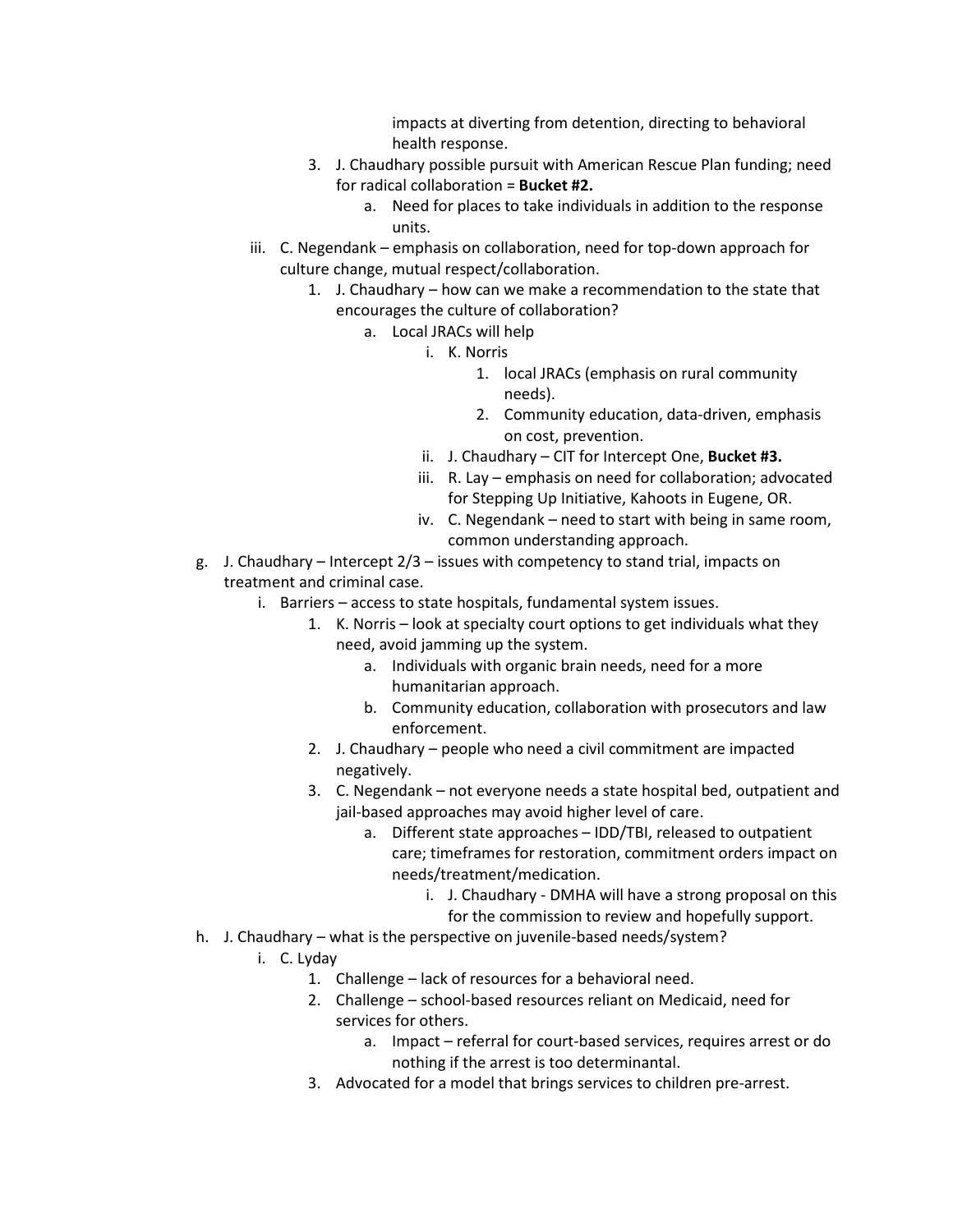- ii. S. McCaffrey provided an example of a legislator experiencing being placed in system to obtain resources.
- **iii. J. Chaudhary advocated this area taking a deeper dive with the Children and Families subgroup; avoiding placing youths in the system to obtain resources**.
- iv. C. Lyday advocated for a scalable model for the state to navigate with consistency.
- i. J. Chaudhary what other pressing items need to be discussed?
	- i. S. McCaffrey consider regional treatment centers for people who would otherwise be incarcerated.
		- 1. A need to address overcrowding in jails, jails are not mental health
			- providers alternative placement with security would be beneficial. a. Who owns? How funded?
				- b. How do you provide appropriate mental health treatment for people who are a security risk?
		- 2. C. Negendank MI, Center for Forensic Psychiatry, considered maximum security state hospital, treatment oriented.
			- a. J. Chaudhary concern about response of creating more institutional settings, need to consider more, **review 3 models for examples.**
		- 3. M. Nielsen concept of regional jails has also been discussed, goes by the wayside; advocates jails not be responsible for mental health care if regional settings are pursued.
			- a. New facility in process, focus on rehabilitation.
- **j. J. Chaudhary gap in settings between state psych/incarceration and communitybased treatment, explore in future meetings.** 
	- i. R. Halleck advocated for development of way to address attrition in compliance during transitions in levels of care, complex system navigation.
		- 1. Peer supports as a possible tool to address.
		- 2. Impact on families, generational lens.
		- 3. Emphasis on this approach may address need for additional facilities.
			- a. J. Chaudhary advocated a system approach where you feel like you're not going through things alone would be beneficial.
	- ii. C. Negendank other states CMHCs are tasked with providing treatment in jail system, positive impact on seamless transition needs, addresses recidivism needs.
- 4. Chair Leadership
	- a. Opt out via email to Amy, Elaine, Rachel and/or Jay
- 5. Next Meeting Friday, June 4, 2021 1:30pm-3pm (EST)

### **Buckets:**

### **1) Improving access to treatment in jails**

a. Peer component in the jails, available for transition in levels of care